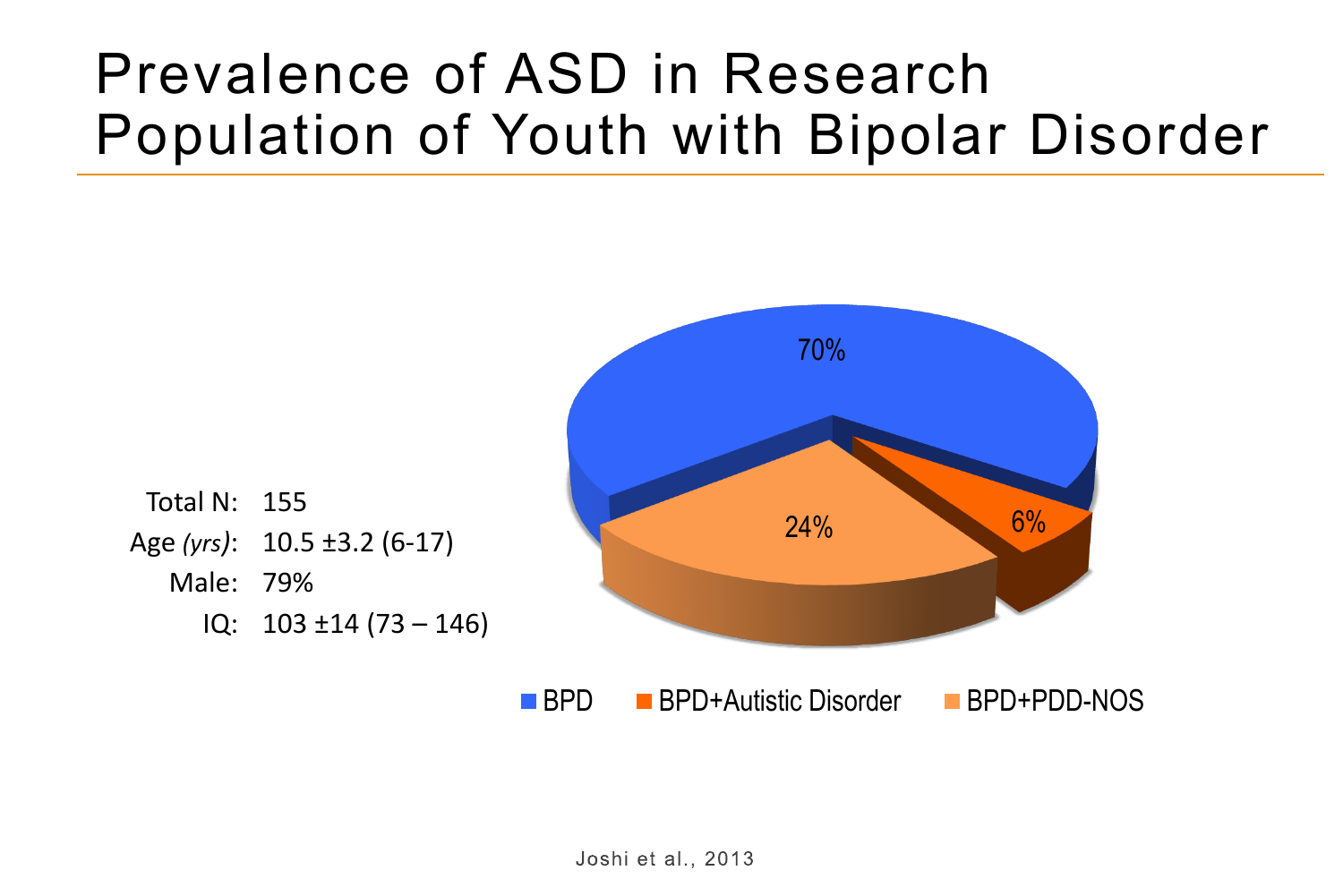# ASD Comorbidity in Youth with BPD



Joshi et al., 2013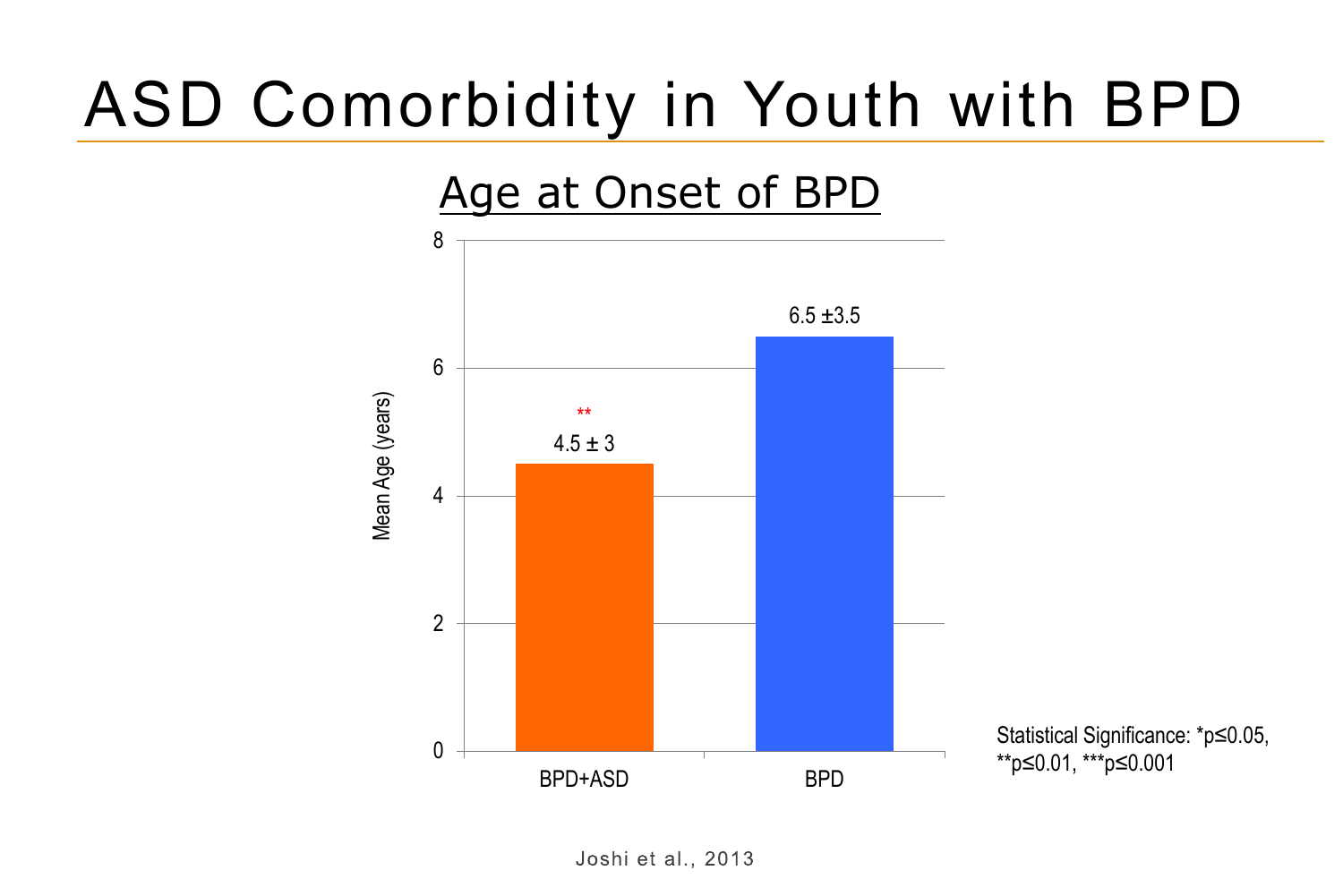## Presentation of Mania in Youth with ASD

 $-BPD-I+ASD$   $\rightarrow$ BPD-I



Statistical Significance: \*p≤0.05, \*\*p≤0.01, \*\*\*p≤0.001

Joshi et al., 2013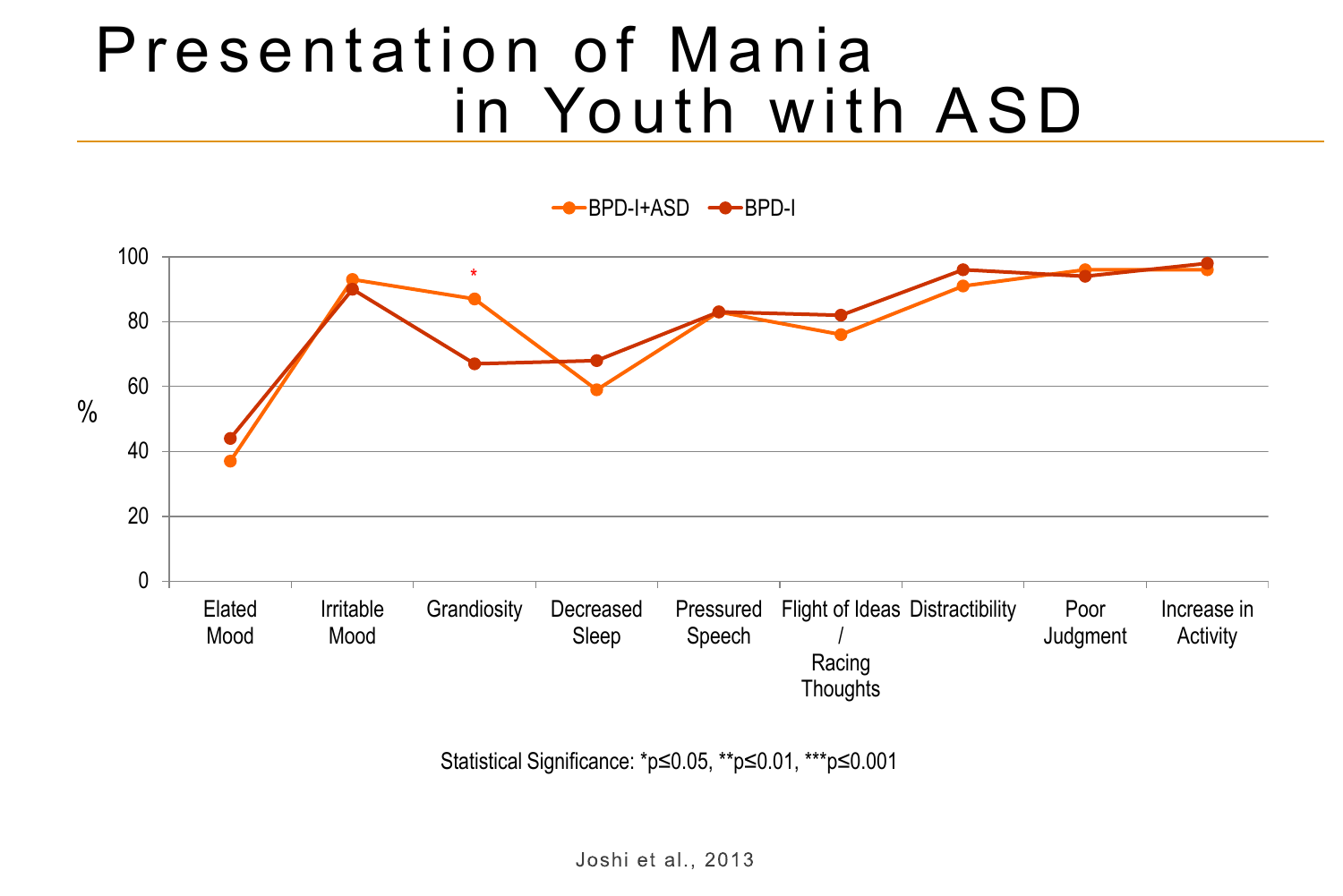### Anti-manic Response to SGN Monotherapy in Youth with ASD

#### Rate of Anti-manic Response



*Take away: Manic symptoms in youth with ASD are effectively treated with medications prescribed for pediatric bipolar disorder*